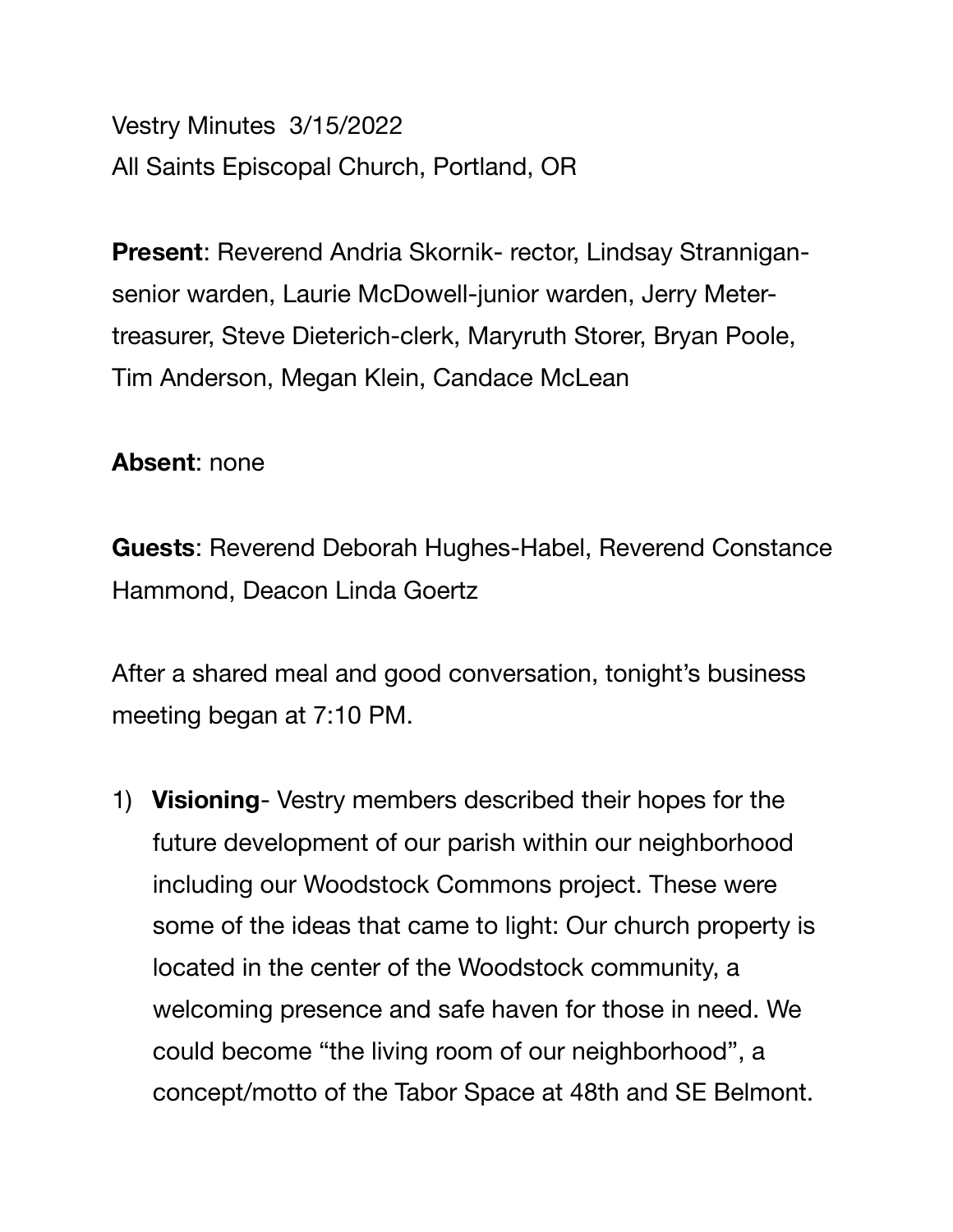With this in mind, we want to maximize our "curb appeal" to improve our visibility to the secular community. We could develop more community oriented programs like our recent Homecoming event. We hope this will give us the opportunity to incorporate racial justice into our daily lives as we interact as equals with others rather than simply serving the disadvantaged. We should also pursue more organized/ intensive programs that encourage Christian formation among the increasing number of youth in our parish. For the adults of the parish, we would like to develop programs that increase the interaction with fellow parishioners over and beyond church services and coffee hour.

2) The history of the business relationship between **All Saints Episcopal Church of Portland OR and the On Point Credit Union** was reviewed in detail. Due to some personnel changes at All Saints, the vestry was asked to authorize a number of changes regarding that relationship as detailed in the document entitled "All Saints Episcopal Church- On Point Credit Union Official Changes" which is attached to these minutes. A motion was made to authorize all these changes. The motion was seconded and approved by unanimous vote of the vestry.